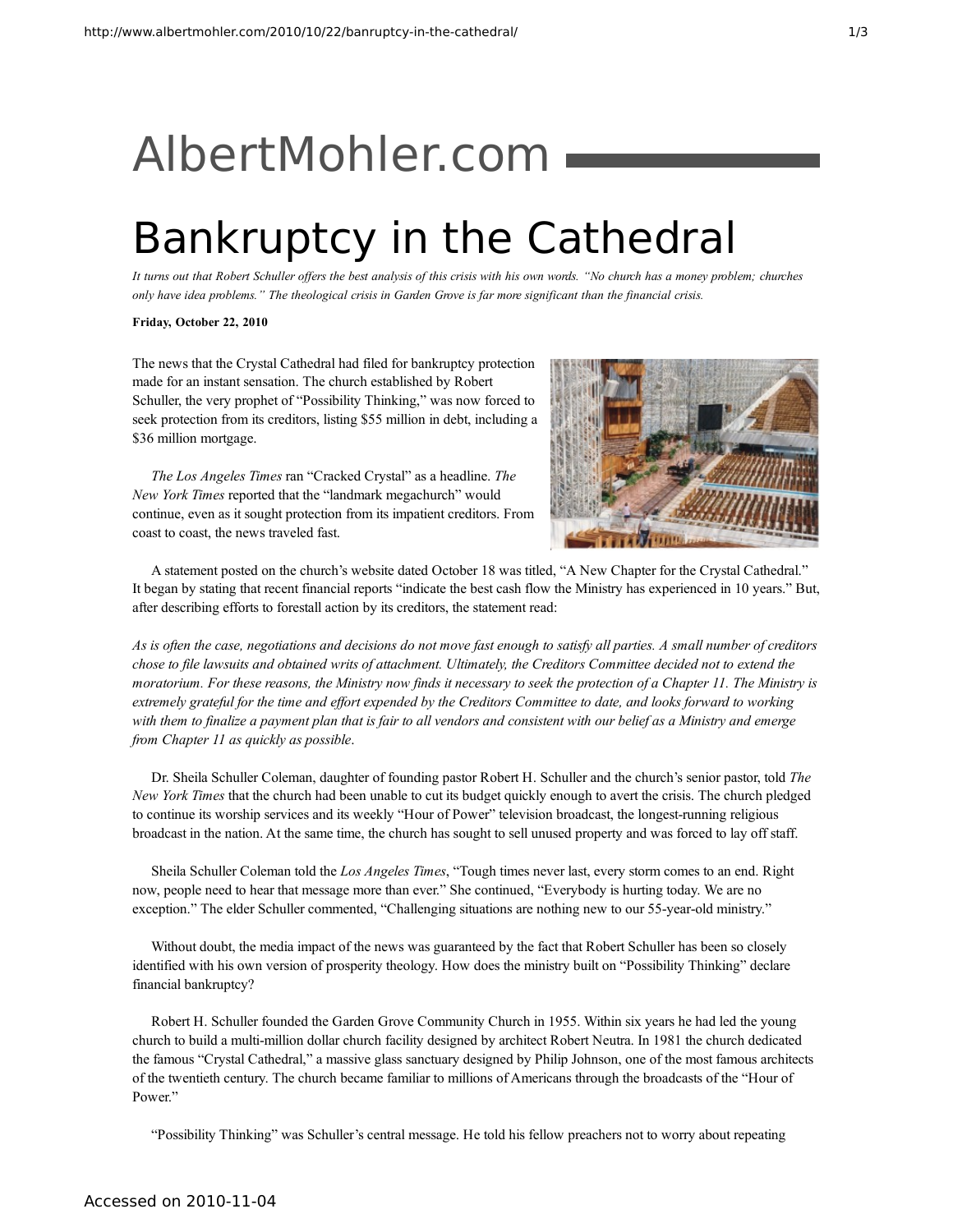themselves in sermons, insisting that every message (he did not like to call his messages "sermons") must be about the development of a positive mental outlook.

Though ordained in the Reformed Church in America, Schuller minimized historic Christian orthodoxy and stressed instead the message of positive thinking. In his 1982 book, *Self-Esteem: The New Reformation*, Schuller explicitly replaced the message of salvation from sin with a message of rescue from low self-esteem. In his 2001 autobiography, *My Journey*, Schuller told of the massive influence of Dale Carnegie and Norman Vincent Peale on his thinking and theology. He told of his decision early in his ministry to replace theology with therapy. "I realized that every sermon I preached (whether formally from the pulpit or casually at a coffee shop) should be designed, not to 'teach' or 'convert' people, but rather to encourage them, to give them a lift. I decided to adopt the spirit, style, strategy, and substance of a 'therapist' in the pulpit."

Dennis Voskuil, a professor of church history at Schuller's alma mater, Western Theological Seminary, placed Schuller within the context of the New Thought movement. "Robert Schuller is indirectly related to a long line of popular religionists who have proclaimed the gospel of this-worldly well-being through positive thinking," he wrote. "His lineage includes such disparate figures as Phineas Parkhurst Quimby, Mary Baker Eddy, Charles and Myrtle Fillmore, Ralph Waldo Trine, and Norman Vincent Peale. While there are many ideological branches on this family tree, all of its members have stressed a utilitarian message of self-help through some form of mind-conditioning."

After detailing Schuller's distinctive pilgrimage, Voskuil concluded: "By several standards, then, Schuller is an unconventional evangelical. But while he may be unusual, he is by no means unique, for he is merely one of the most prominent of a large and growing group of evangelicals who are promulgating the gospel of success."

Those words were written almost thirty years ago. How does the "gospel of success" deal with bankruptcy? The filing of bankruptcy papers would be humbling enough for any ministry, but how does the very epicenter of "Possibility Thinking" deal with the stark reality of financial calamity?

In his 1986 book, *Your Church Has a Fantastic Future*, Schuller provided what he called "A Possibility Thinker's Guide to a Successful Church." The book is a manual for a ministry built on pure pragmatism, sensationalistic promotion, a therapeutic message, and a constant and incessant focus on thinking positively.

His message about money was simple: "No church has a money problem; churches only have idea problems," he asserted.

In an odd and upside-down way, the news of bankruptcy at the Crystal Cathedral makes that point emphatically. The most significant problem at the Crystal Cathedral is not financial, but theological. The issue is not money, but this ministry's message. The "gospel of success" is not the Gospel of Jesus Christ, therapy is no substitute for theology, and "Possibility Thinking" is not the message of the Bible.

It turns out that Robert Schuller offers the best analysis of this crisis with his own words. "No church has a money problem; churches only have idea problems." The theological crisis in Garden Grove is far more significant than the financial crisis.

Nicole Santa Cruz, "Crystal Cathedral Files for [Bankruptcy](http://articles.latimes.com/2010/oct/19/local/la-me-crystal-cathedral-20101019) Protection," *The Los Angeles Times*, Tuesday, October 19, 2010.

["Cracked](http://www.latimes.com/news/opinion/editorials/la-ed-crystal-20101020,0,2561735.story) Crystal," *The Los Angeles Times*, Wednesday, October 20, 2010.

"A New Chapter for the Crystal [Cathedral,](http://www.crystalcathedral.org/events_news/media/press_releases/press_10182010.php)" statement dated October 18, 2010 posted at http://www.crystalcathedral.org/events\_news/media/press\_releases/press\_10182010.php

Rebecca Cathcart, ["California's](http://www.nytimes.com/2010/10/19/us/19crystal.html) Crystal Cathedral Files for Bankruptcy," *The New York Times*, Tuesday, October 19, 2010.

Amy Taxin, "Crystal Cathedral [Megachurch,](http://www.latimes.com/sns-ap-us-crystal-cathedral,0,4209381.story) Home of 'Hour of Power,' Files for Bankruptcy in California,"